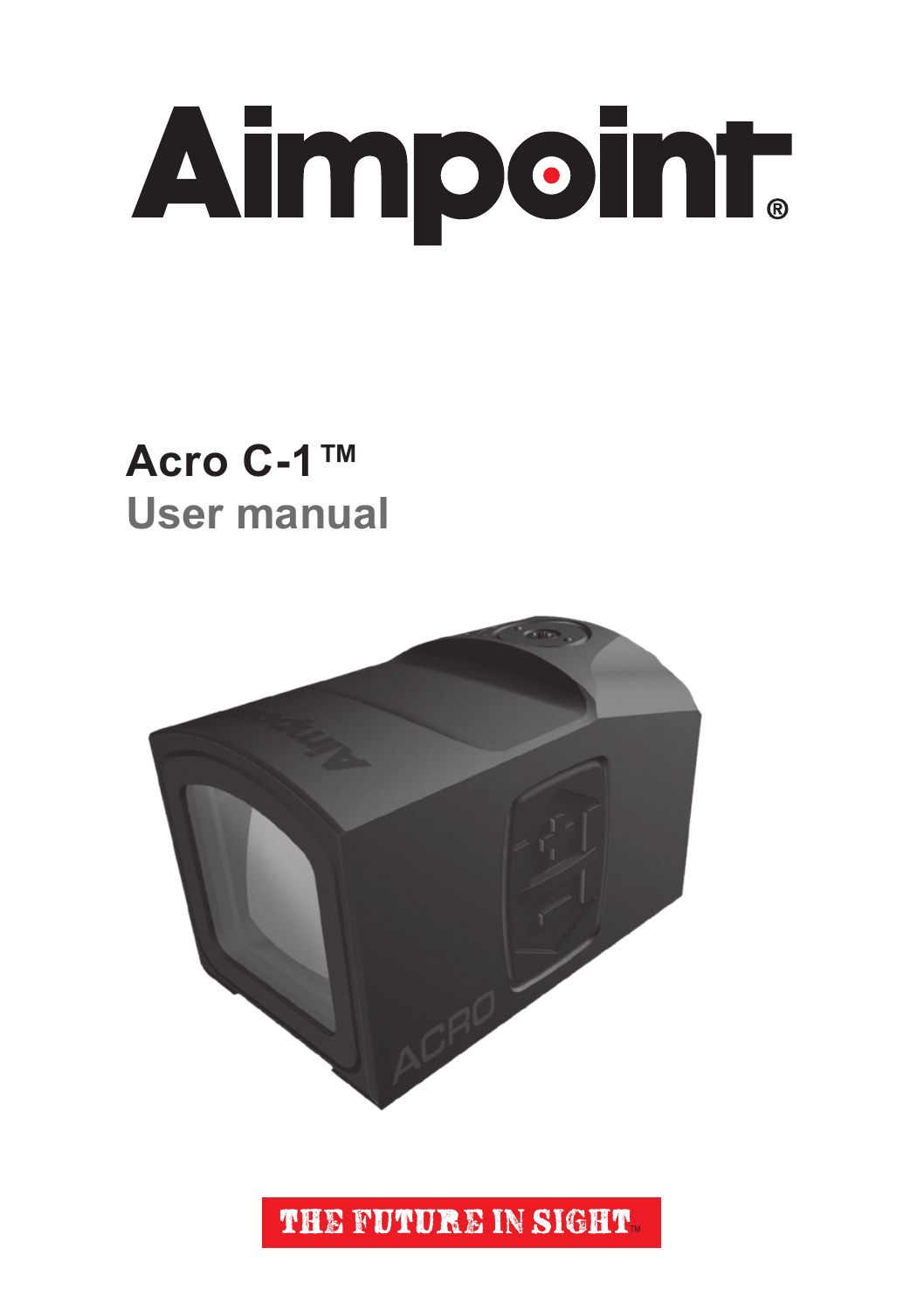# **1 PRESENTATION**

Aimpoint® red dot sights are designed for the "two eyes open" method which greatly enhances situational awareness and target acquisition. Thanks to the optical design the red dot follows the movement of the user's eye while remaining fixed on target, eliminating any need for centering.

#### **1.1 Technical specification**

| Magnification                               | 1X                                              |
|---------------------------------------------|-------------------------------------------------|
| Eye relief                                  | Unlimited                                       |
| Clear aperture                              | 16 mm (0.63 in)<br>16 mm (0.63 in)              |
| NVD <sup>2</sup> compatible                 | Yes                                             |
| Optical coating                             | Anti-reflex (AR) coating                        |
| Adjustments                                 | 1 click = 17 mm at 100 m =<br>0.6 in at 100 yds |
| Adjustment range<br>(windage and elevation) | $±1$ m at 100 m<br>$±1$ yds at 100 yds          |
| Dot size                                    | 3.5 MOA <sup>1</sup>                            |
|                                             |                                                 |

### **Optical system**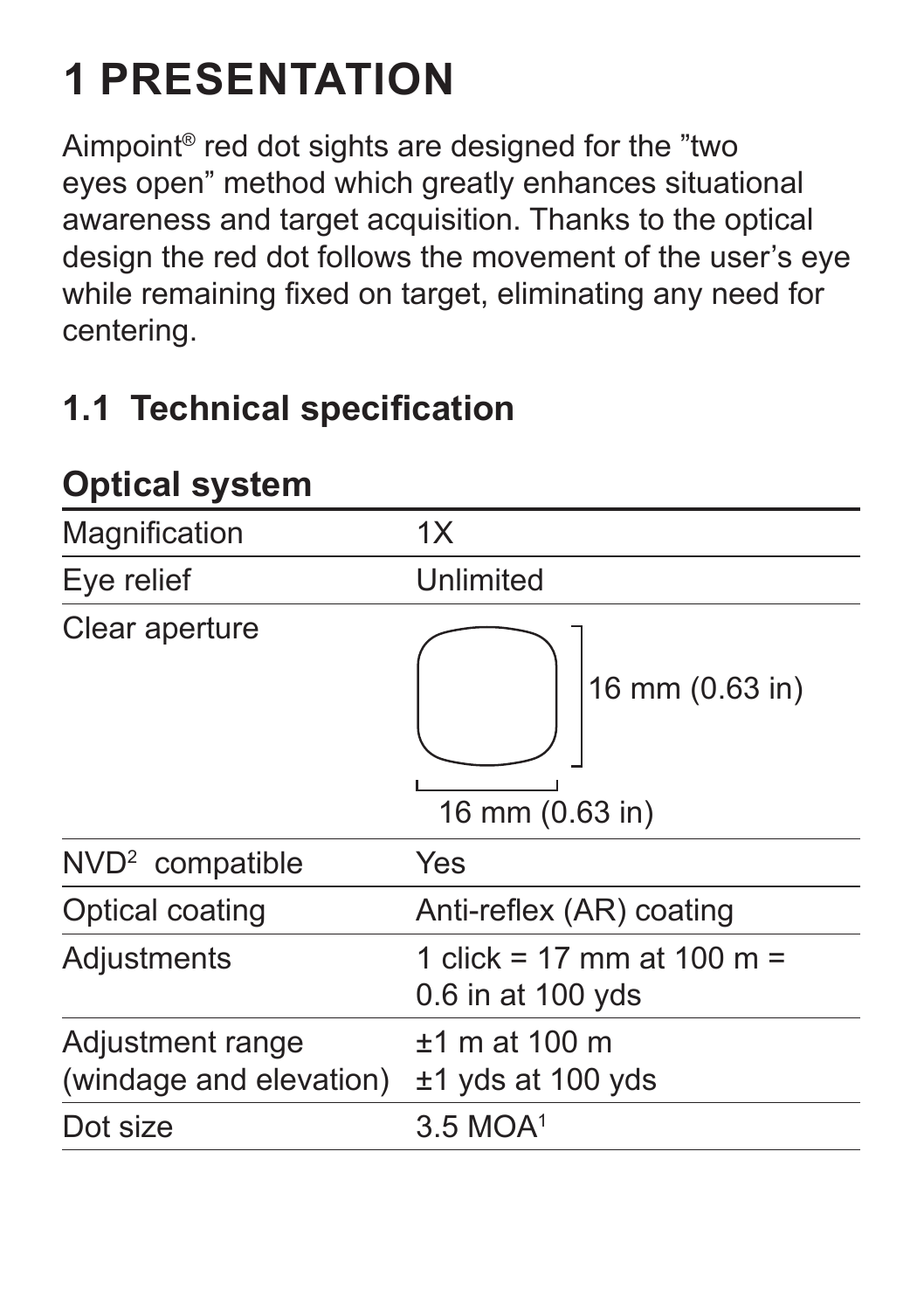| Dot intensity<br>settings      | 10 settings manually adjusted<br>with push-buttons. Setting 1-2<br>for use with NVD and setting<br>3-10 for use in daylight. |  |
|--------------------------------|------------------------------------------------------------------------------------------------------------------------------|--|
| Dot color                      | $Red (650 nm \pm 15 nm)$                                                                                                     |  |
| Signature                      | No forward optical signature<br>from the dot beyond 10 meters                                                                |  |
| <b>Power source</b>            |                                                                                                                              |  |
| Battery type                   | CR1225 (3.0 V) Lithium                                                                                                       |  |
| Battery life <sup>3</sup>      | More than 1.5 years of use on<br>setting 6, more than 8 years on<br>NVD-setting (1-2).                                       |  |
| Size (L × W × H)               |                                                                                                                              |  |
| Sight                          | 47 mm $\times$ 30 mm $\times$ 30 mm<br>$(1.9 \text{ in} \times 1.2 \text{ in} \times 1.2 \text{ in})$                        |  |
| Weight                         |                                                                                                                              |  |
| Sight (incl. battery)          | 60 g (2.1 oz)                                                                                                                |  |
| Height of optical axis         |                                                                                                                              |  |
| $C^{\dagger}$ akt $\ldots$ itk |                                                                                                                              |  |

Sight with integrated mount

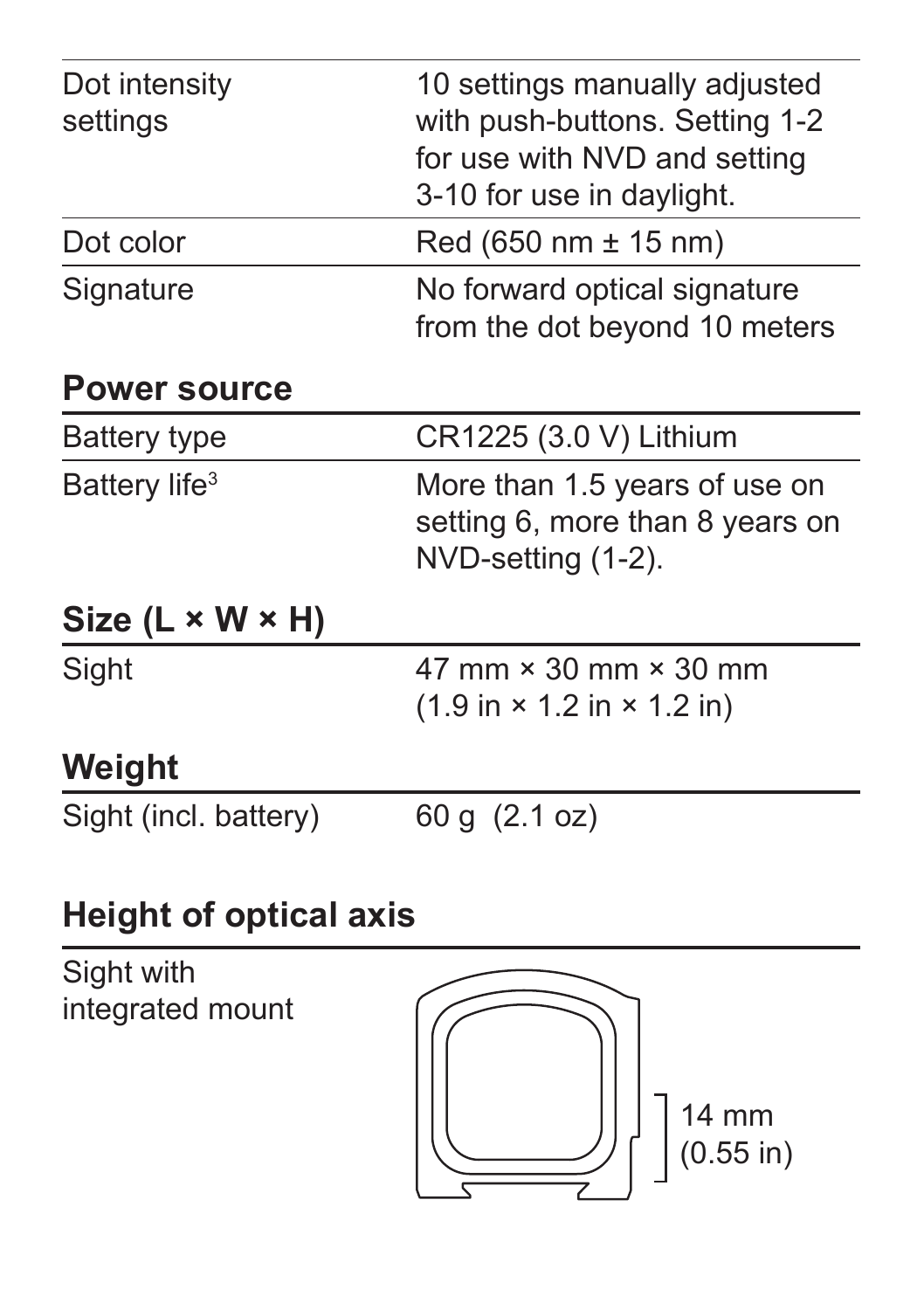#### **Materials**

| Sight housing                      | High strength aluminum, black<br>to dark gray, non-glare finish |  |
|------------------------------------|-----------------------------------------------------------------|--|
| Push-buttons                       | Silicone rubber, black, non glare<br>finish                     |  |
| <b>Environmental specification</b> |                                                                 |  |
| Temperature range<br>(operation)   | $-30$ °C to $+60$ °C<br>(-22 °F to +140 °F)                     |  |
| Water resistance                   | 5 m (15 ft)                                                     |  |

1 MOA: Minute Of Angle, 1 MOA ≈ 30 mm at 100 m or ≈ 1" at 100 yds

- 2 NVD: Night Vision Device
- 3 Battery life: Values valid at room temperature for a quality battery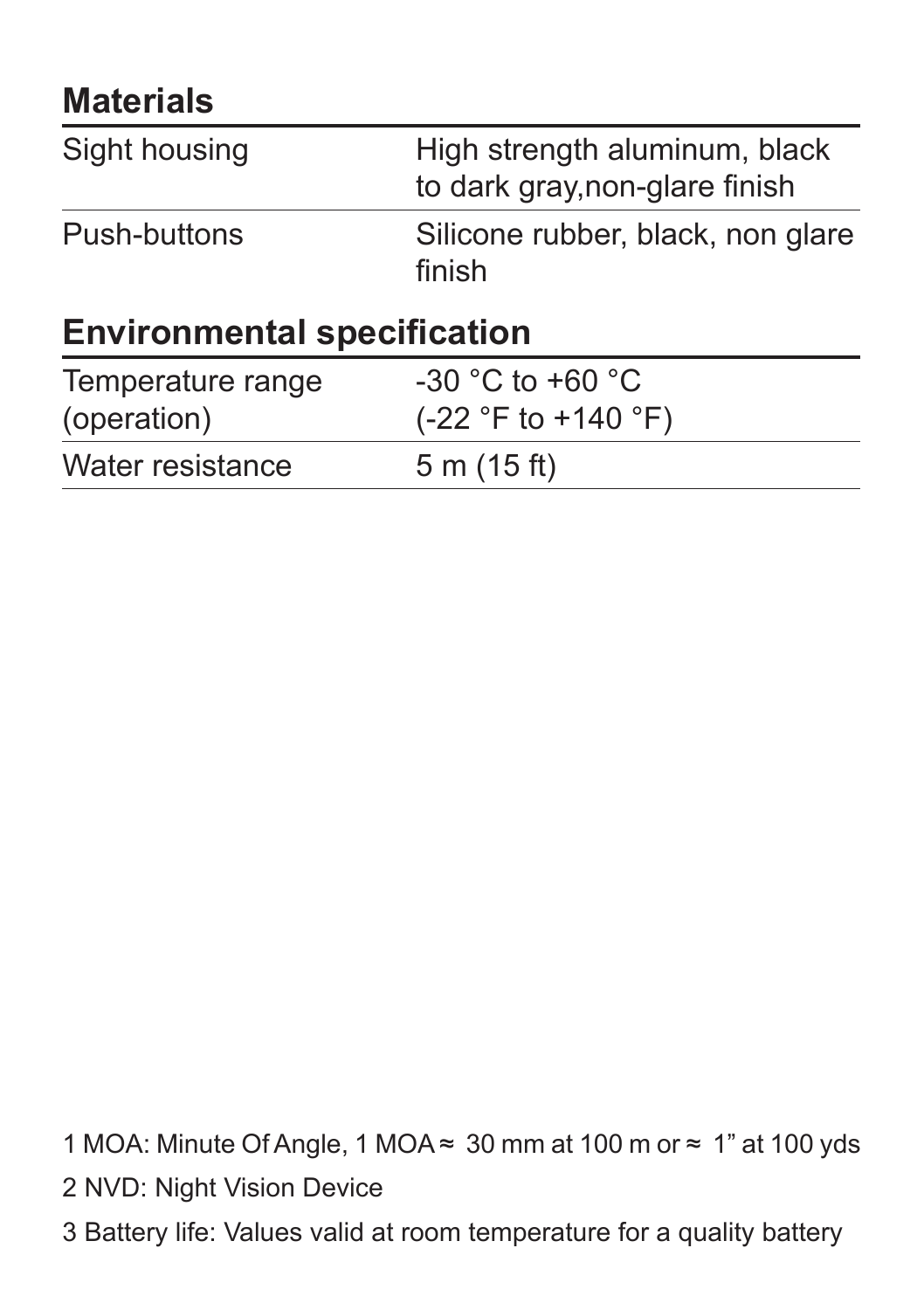#### **1.2 Overview**



- Push-buttons
- Battery (CR1225)
- Battery cap
- Locking bar
- Screw for locking bar
- Windage adjustment screw
- Elevation adjustment screw
- Aimpoint tool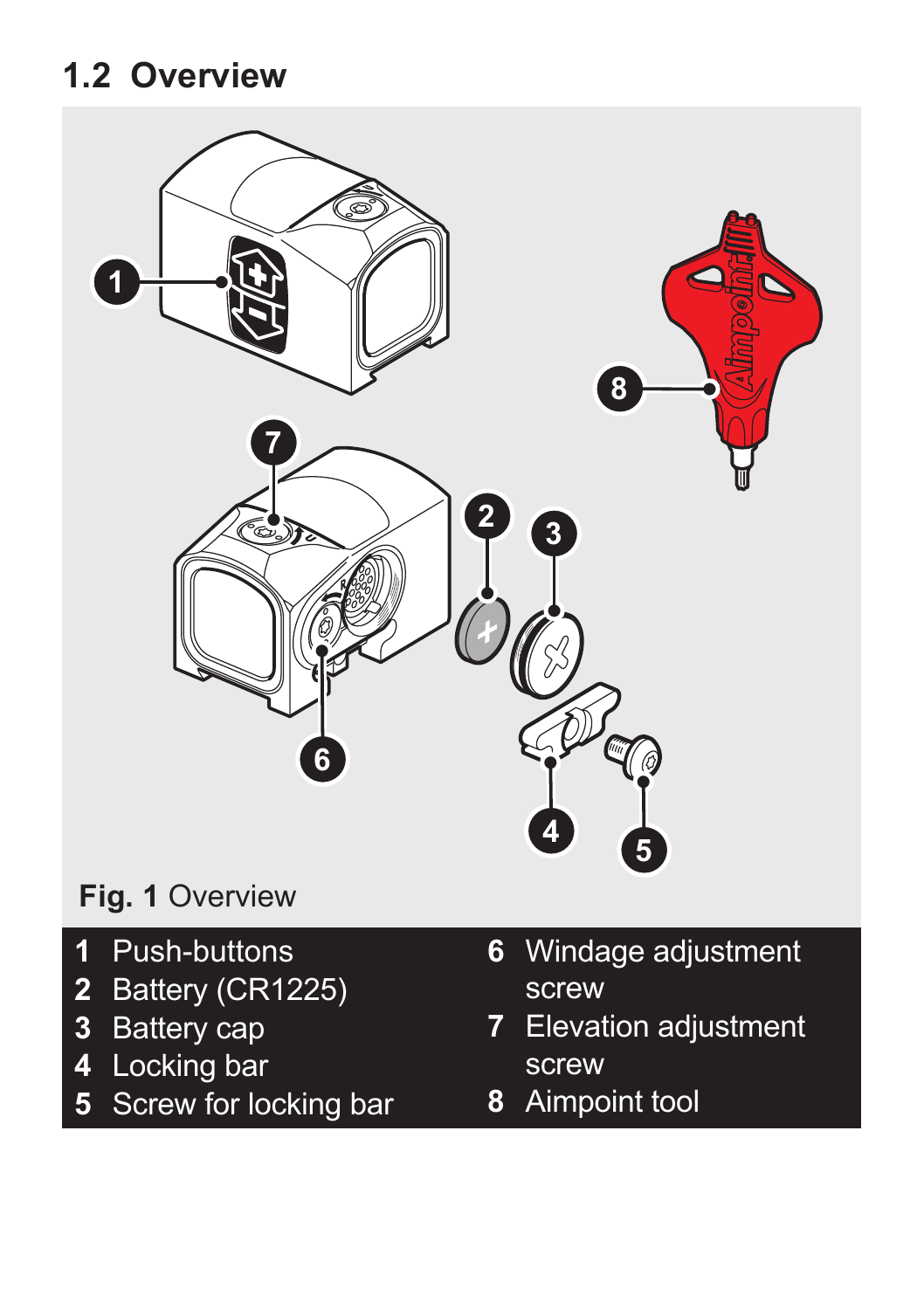## **2 OPERATION**

**WARNING:** Ensure the weapon is not loaded and the safety selector is in the "safe" position before attempting to install, remove or perform maintenance.

#### **2.1 Install battery**

- **a** Unscrew and remove the battery cap (3) using a flat head screwdriver or similar.
- **b** Insert battery (2) with the positive end (+) toward the battery cap (3) and the negative end toward the sight as shown in Fig. 1.

**CAUTION:** Check that the o-ring on the battery cap is in position and in good condition to ensure there is no water leakage into the battery compartment.

**c** Tighten the battery cap (3). When resistance is encountered, proceed to tighten until the battery cap (3) is fully tightened.

**NOTE:** For storage of the sight, remove the battery.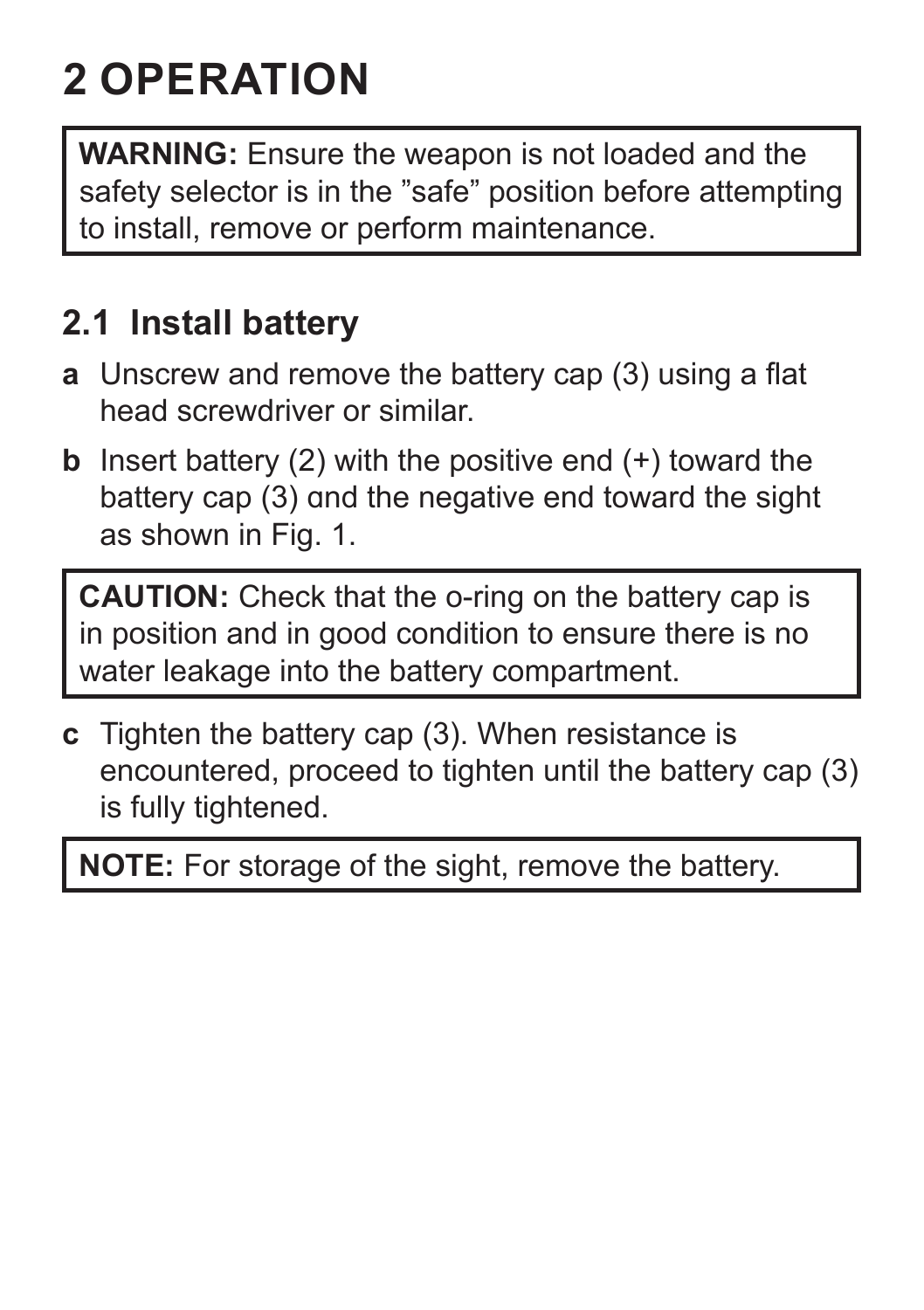#### **2.2 Turn ON / OFF and adjust red dot intensity**

• Press **the order of the sight ON**.

**NOTE:** The sight will always turn **ON** at setting 7 of 10.

- $\cdot$  Hold  $\Box$  to turn the sight **OFF**.
- Press  $\bullet$  or  $\bullet$  to adjust red dot intensity.

**NOTE:** Intensity setting 1-2 are intended for use with NVD and intensity setting 3 - 10 for use in daylight.

#### **2.3 Install the sight**

To install the sight to an interface compatible with the integrated mount shown in Fig. 1, follow the described procedure:

- **a** Loosen the screw (5) using the Torx T10 of the Aimpoint tool (8) and clamp the locking bar (4) around the dovetail interface.
- **b** With the recoil stop positioned in the recess, push the sight forward (toward muzzle) and tighten the screw (5).
- **c** Tighten the screw (5) until a light resistance is encountered. Proceed with another 1/4 to 1/2 turn until fully tightened (MAX, 3 Nm / 2.2 ft·lb).
- **d** Retighten the screw (5) after initial firing to ensure the sight is securely fastened.

**CAUTION:** Do not overtighten.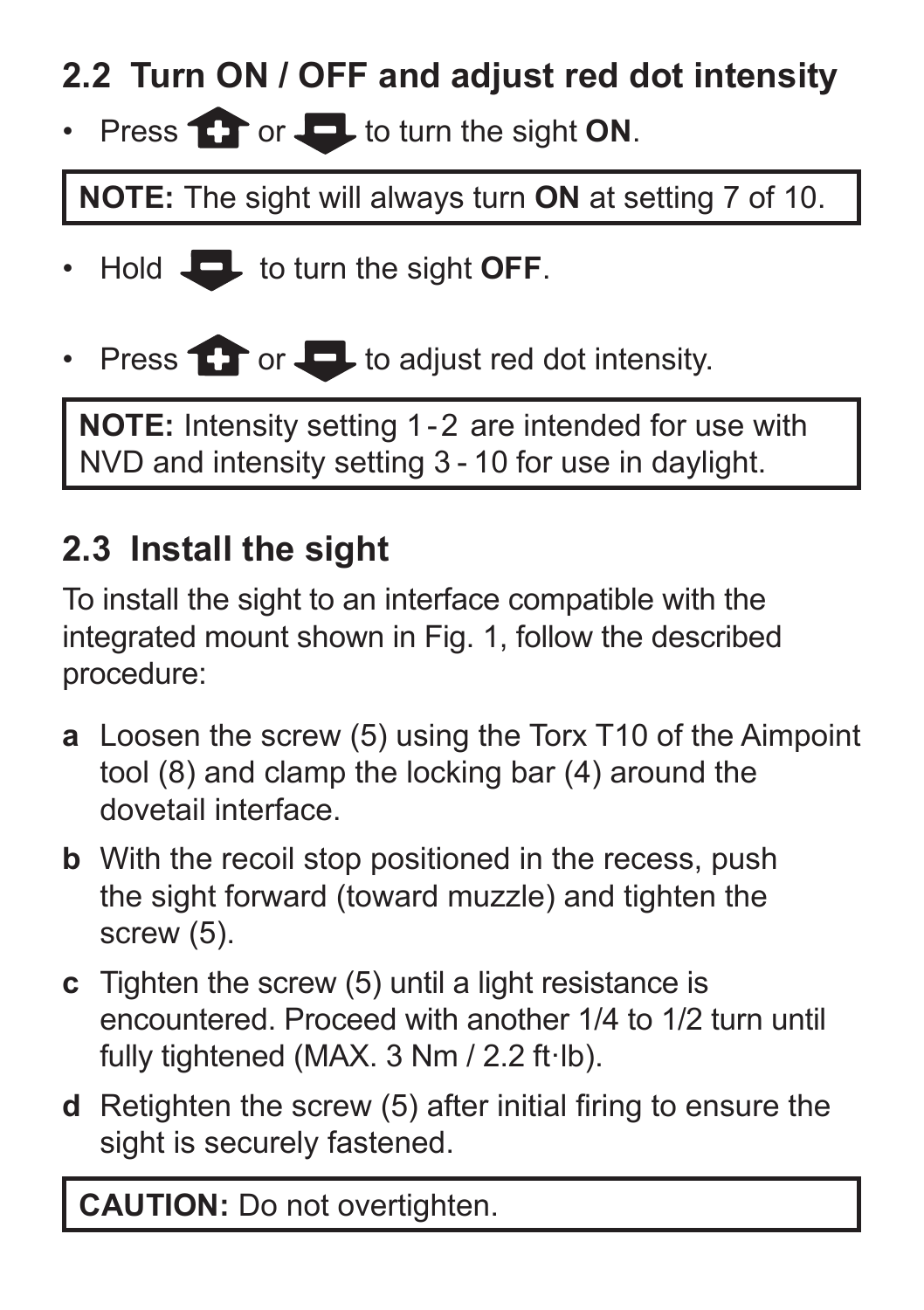#### **2.4 Zeroing**

**CAUTION:** Do not continue to adjust windage and elevation screws (6) (7) if you encounter resistance.

- **a** Adjust the intensity to a comfortable setting for the red dot to contrast clearly against the target.
- **b** Use the Torx T10 of the Aimpoint tool (8) to turn the adiustment screws (6) (7).
- **c** Windage adjustments (see Fig. 2):
	- Turn windage adjustment screw (6) counterclockwise to move point of impact to the right (R).
	- Turn windage screw (6) clockwise to move point of impact to the left.
- **d** Elevation adjustments (see [Fig.](#page-8-0) 3):
	- Turn elevation adjustment screw (7) counterclockwise to move point of impact up (U).
	- Turn elevation adjustment screw (7) clockwise to move point of impact down.
- **e** Confirm zeroing by firing at least three shots at a zeroing target. Check points of impact to confirm accuracy and repeat zeroing procedure if required.
- **f** Ensure the sight is securely installed on the weapon and retighten the screw (5) if neccessary.

**NOTE:** Each click of the adjustment screws (6) (7) corresponds to approximately 17 mm movement of point of impact at 100 m or 0.6 in at 100 yds.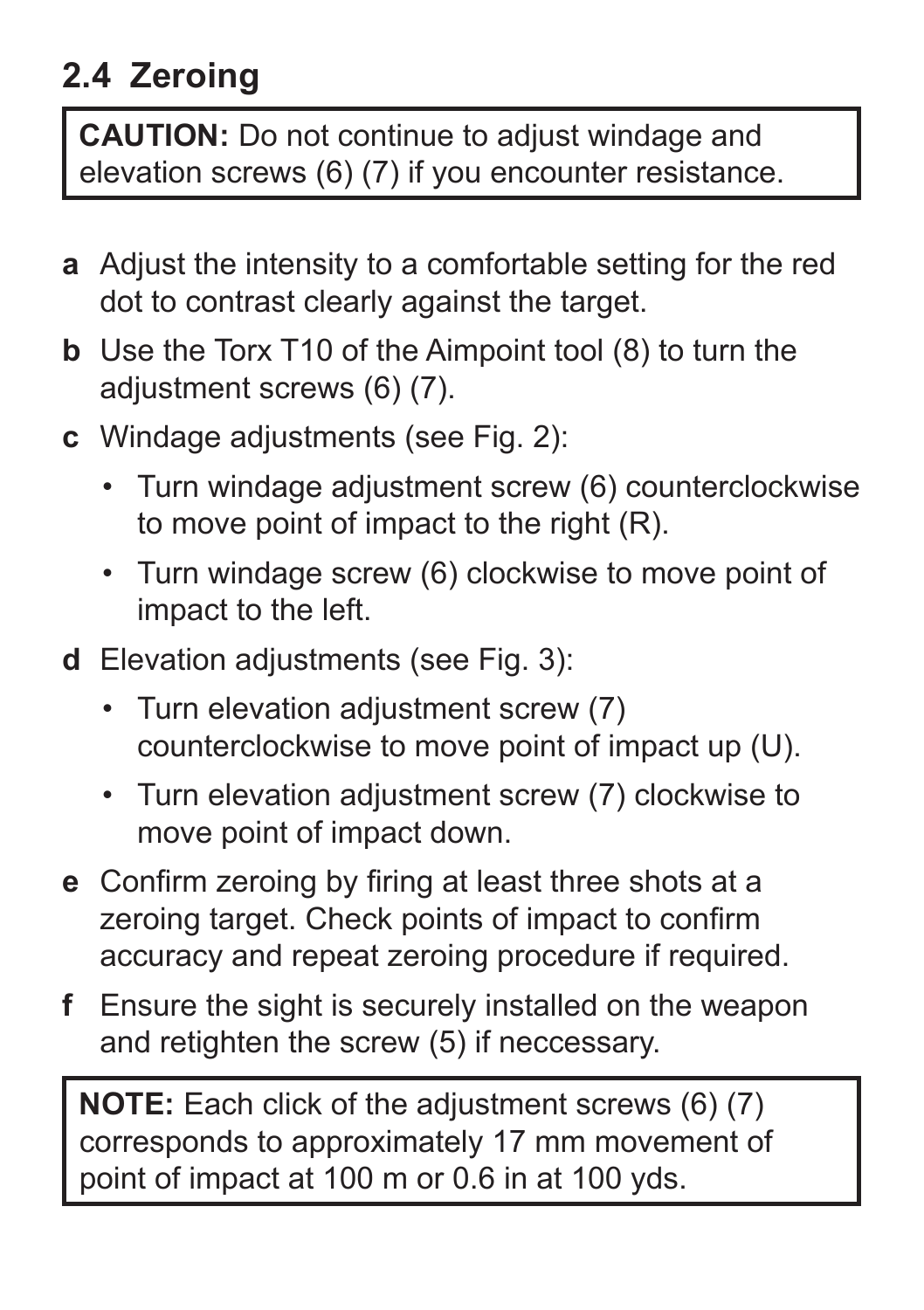

**Fig. 2** Windage adjustments

<span id="page-8-0"></span>**Fig. 3** Elevation adjustments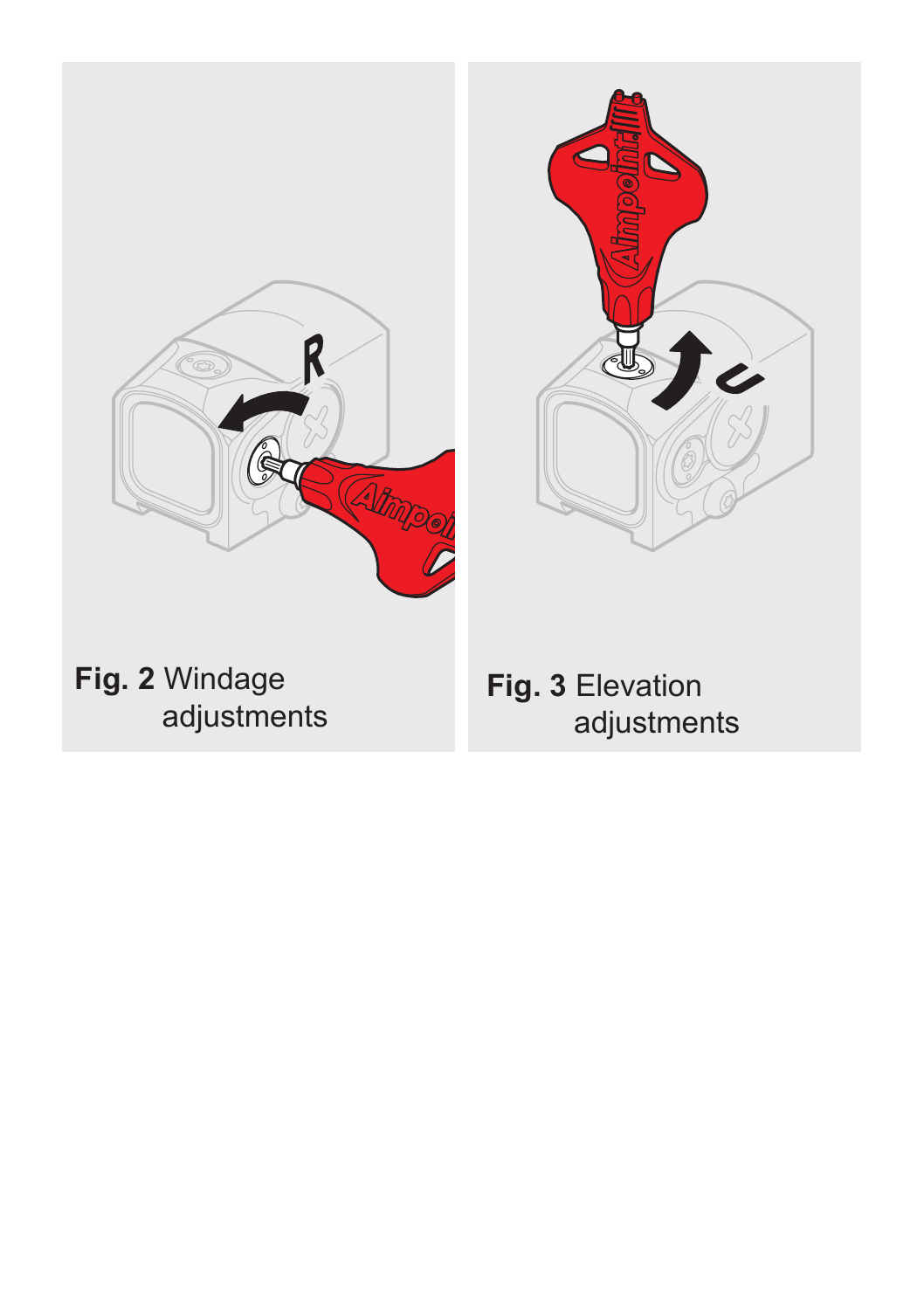## **3 EXTREME CONDITIONS**

- Extreme heat (moist or dry): no special procedures required.
- Extreme cold: extreme cold might shorten battery life.
- Salt air: no special procedures required.
- Sea spray, water, mud and snow: ensure the battery cap (3) is tightened before exposing the sight to sea spray, mud, snow or before submerging the sight in water. Clean lenses with lens paper/cloth and wipe the sight dry as soon as possible after exposure to water sea spray, mud or snow.
- Dust storms and sand storms: no special procedures required.
- High altitudes: no special procedures required.

**CAUTION:** Never clean the lenses with fingers. Use lens paper/cloth. If lens paper/cloth is not available:

- To clear away debris (sand, grass etc.): blow away the dirt or rinse with clear water.
- To clean lenses: fog the lenses or rinse with clear water and clean them with a soft piece of cloth.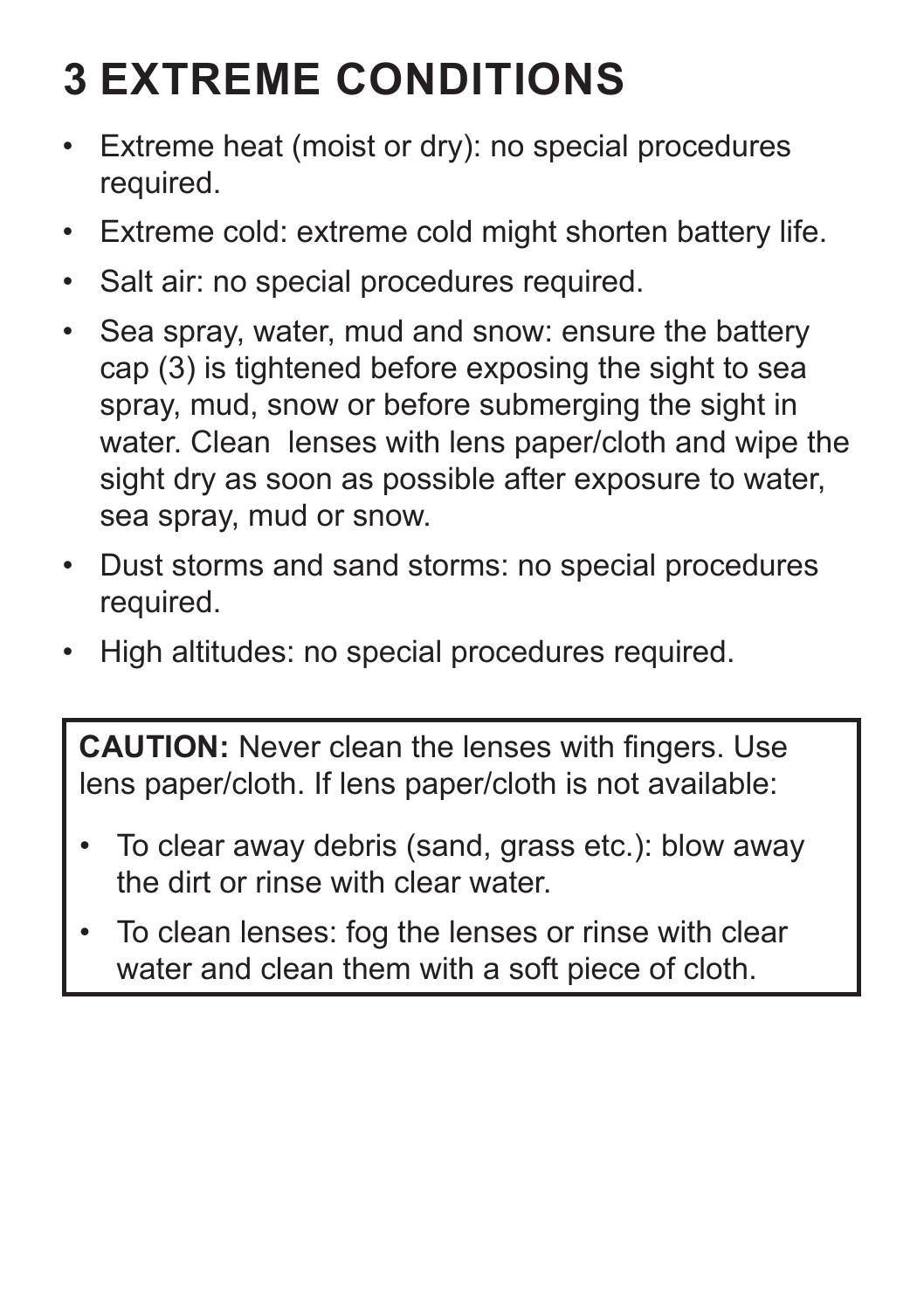## **4 TROUBLESHOOTING**

#### **The red dot does not appear or has disappeared**

Make sure contact surfaces in the battery compartment are clean and verify that a working battery (CR1225) is installed correctly according to 2.1. If the sight is malfunctioning, notify local dealer/armourer.

#### **The sight is impossible to zero**

If an adjustment screw  $(6)$  or  $(7)$  is at its limit, check the alignment of mount and barrel. If point of impact is moving, check if the sight is securely installed on the weapon and check weapon rail (or carry handle) stability.